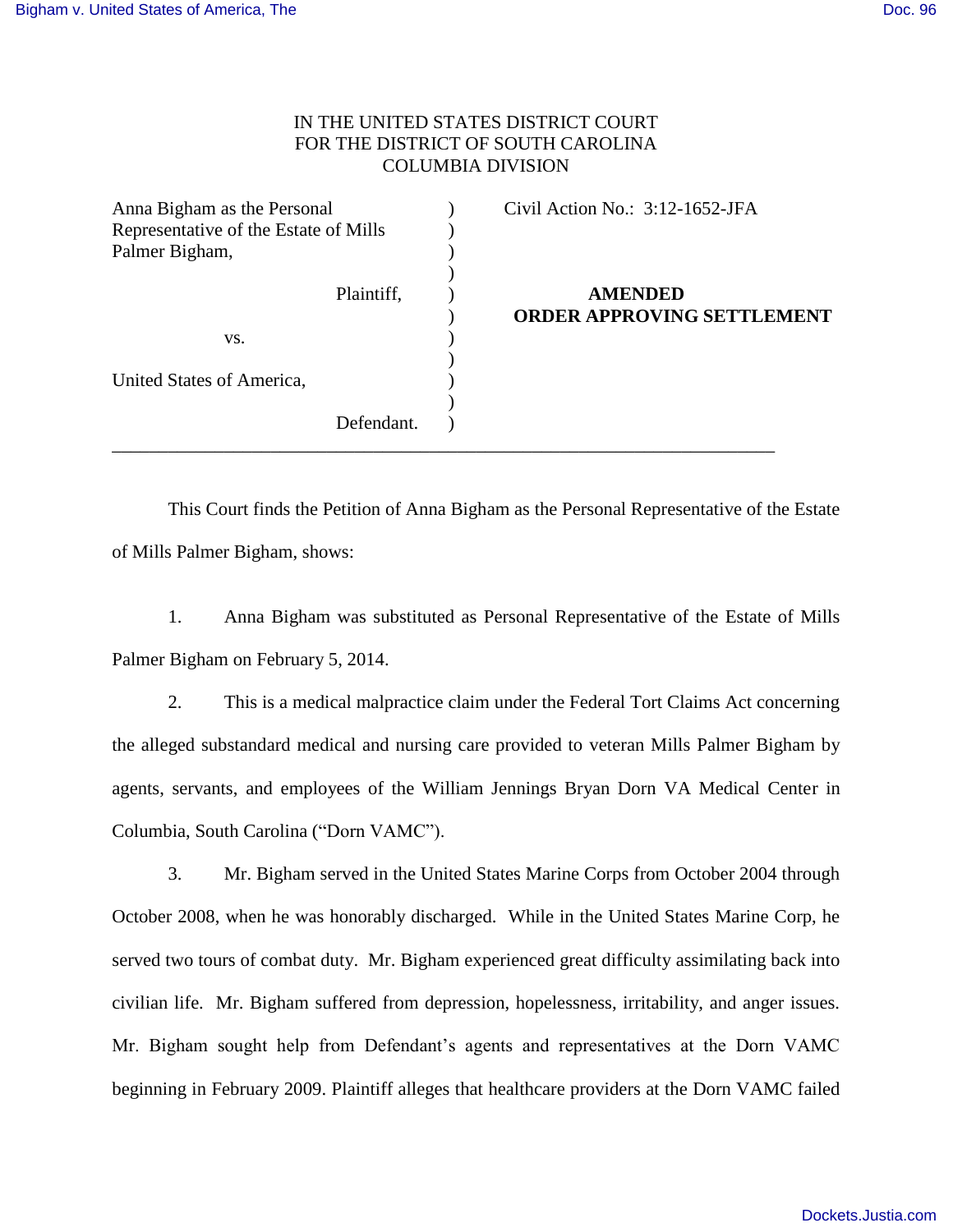to provide appropriate mental health care to Mr. Bigham and that they should have taken steps to provide him involuntary or voluntary inpatient treatment on several occasions. Plaintiff further alleges that the failure of Dorn VAMC to have Mr. Bigham involuntarily committed resulted in his death on October 19, 2014 from a self-inflicted gun-shot wound to the head.

4. The circumstances leading up to and surrounding this incident have been thoroughly investigated by investigators, medical professionals, and attorneys representing the Plaintiff/Petitioner.

5. That the Plaintiff/Petitioner and the attorneys for the settling Defendant have arrived at an agreed settlement for the decedent's claims against the settling Defendant in these claims and Insurer(s) or any of its insured individuals and entities as a result of the said treatment. That the agreed settlement and compromise contemplates the release, ending and termination of all claims and actions based on causes surviving to Anna Bigham, as the Personal Representative of the Estate of Mills Palmer Bigham, or any person, in any way arising, asserted or brought under or by virtue of any South Carolina or Federal statute, or by common law against the settling Defendant, in these claims and Insurer(s) or any of its insured individuals and entities. The total amount paid by the Defendant is the amount of \$400,000.00.

6. The Defendant has liability coverage for this claim.

7. The Petitioner agrees to release defendants from any and all liability as a result of settling this claim with the Plaintiff/Petitioner.

8. The Petitioner is not aware of any claims filed against this estate.

9. With respect to the \$400,000.00 of the total settlement, \$400,000.00 shall be allocated to wrongful death.

2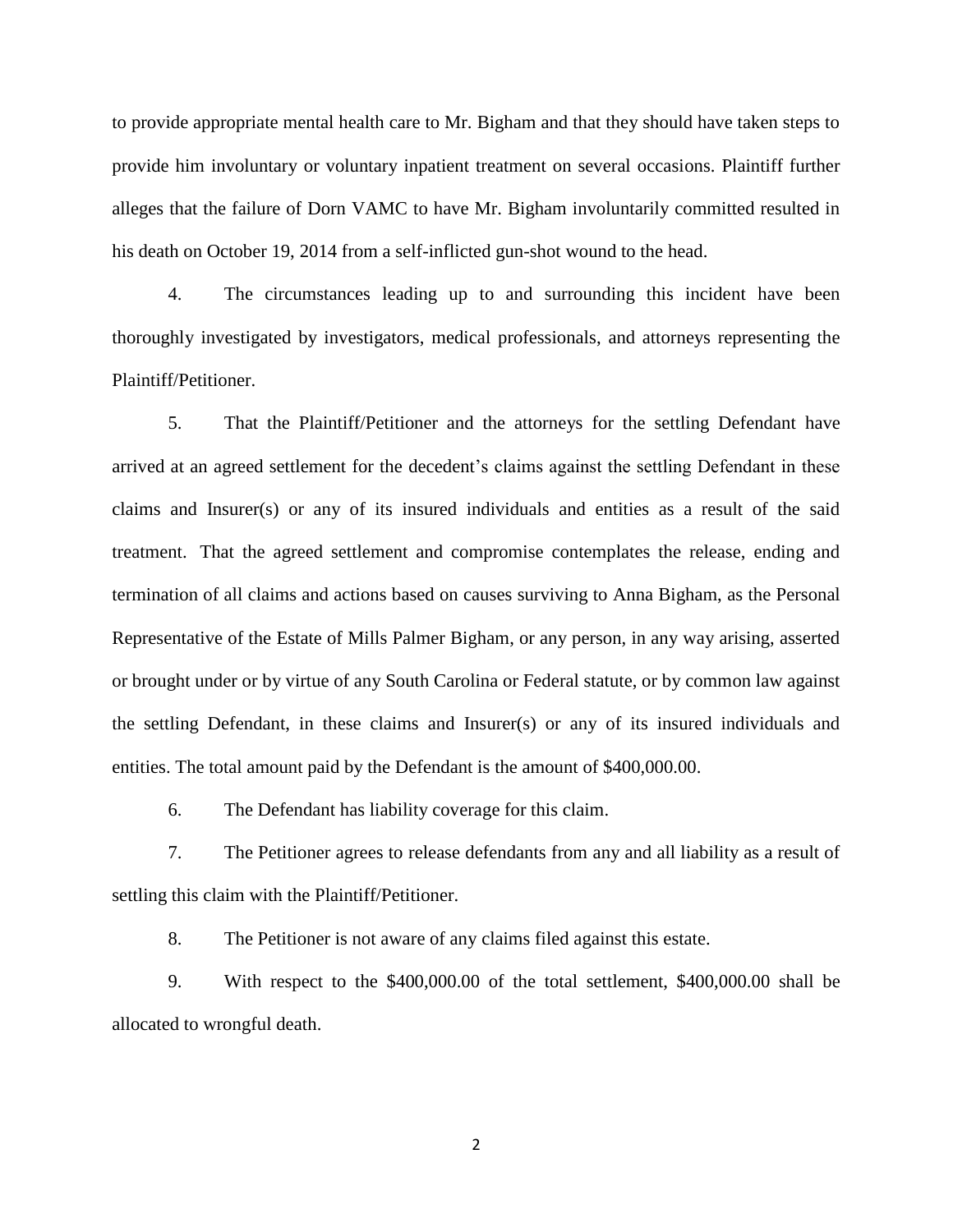10. The attorneys for the Petitioner shall receive \$100,000.00 as payment of attorney fees and the amount of \$36,193.39 as costs incurred during the representation of the Petitioner in this matter.

11. Under South Carolina's Wrongful Death Statute, Margaret Palmer and John Bigham are Mills Bigham's heirs at law. Margaret Palmer survived Mills Bigham by 120 hours and left all of her possessions to Anna Bigham. Accordingly, both Anna and John Bigham are entitled to 50% of the total settlement funds.

12. Previously, 50% of the settlement funds were allocated to Plaintiff's survival cause of action. The beneficiaries of Mr. Bigham's estate are John Bigham and Margaret Palmer (who survived her son by more than 120 hours). Ms. Palmer died with a will, leaving all of her possessions to Anna Bigham.

13. This Court approved a settlement recognizing John Bigham as the sole beneficiary of the Estate as it was made not clear during the hearing that Ms. Palmer survived her son by more than 120 hours.

14. Counsel for Plaintiff requests an Amended Order reflecting the appropriate distribution of funds and placing all of the settlement funds on Plaintiff's wrongful death claim.

15. Mr. Bigham and Anna Bigham should receive the following total amount from the \$263,806.61 settlement as follows:

- a. John Bigham: \$131,903.30
- b. Anna Bigham as the designated heir of Margaret Palmer: \$131,903.30

 15. The Petitioner has agreed to dismiss with prejudice all claims asserted in the Lawsuit against all named Defendants in this matter.

3